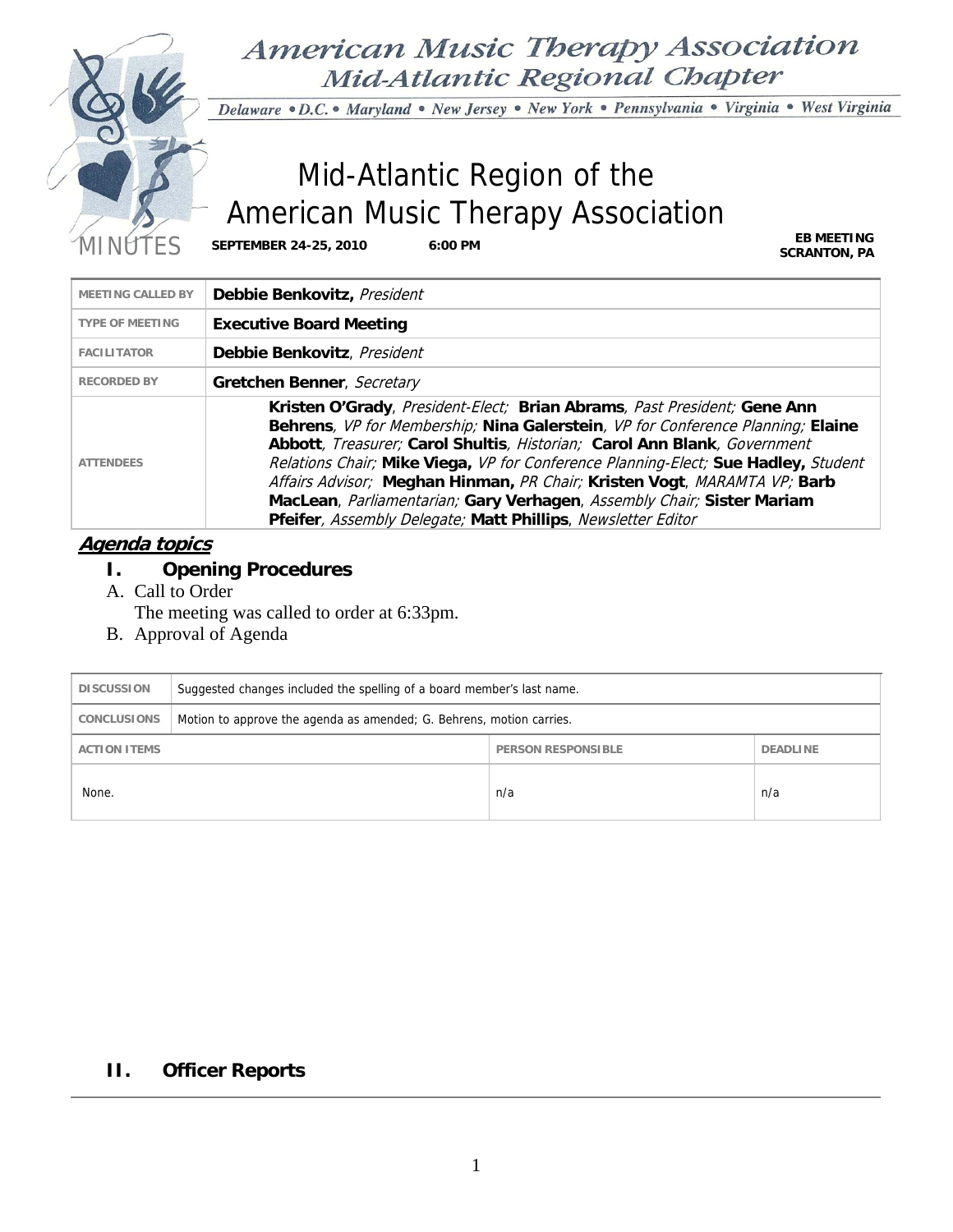#### **A. PRESIDENT DEBORAH BENKOVITZ**

| <b>DISCUSSION</b>  | D. Benkovitz welcomed board members to Scranton, PA. This is the thirty-first year of Marywood University hosting the board<br>meeting. The board is grateful to Sister Mariam Pfeifer's gracious hospitality. One of the region's members Mary Boyle<br>appreciates written cards and other communication. This is the sixtieth year for the American Music Therapy Association<br>(AMTA). Each of the seven regions in AMTA is requested to draft a historical poster for their region. MARAMTA will be given a<br>four by eight foot board to decorate. Ideas include a timeline of the music therapy developments in the region; photographs<br>of major events, important people; and/or future visions for the profession within the region. Small tables may be available to<br>showcase three-dimensional items. The exhibit will occur in the evening of Thursday, November 18, 2010 during the AMTA<br>Conference in Cleveland. Items must be retrieved on Friday morning, November 19, 2010. G. Behrens shared a former idea of<br>an image of Father Time showing three-dimensional attachments. There is a new position on the AMTA Board as the Regional<br>President Representative. Last Fall Piper __ was elected from the Western Region. The recent conference call with regional<br>presidents included topics such as the allocation of membership dues. A question in the Assembly raised the topic of dues and<br>the percentage of dues received by each region. There was a suggestion for a percentage of dues to be returned to the<br>region as opposed to a flat rate. Piper is in charge of the Dues Board/Committee. Members wanted to know more specifics<br>about the distribution of membership dues, and the reason for having to pay to receive membership mailings, exhibit booths<br>at national conference, etc. There is a reciprocal agreement for AMTA and MARAMTA with exhibits. Another question from a<br>president focused on conference reimbursement for board members. Of the six presidents on the phone one region<br>reimbursed up to \$200 down and another reimbursed up to \$10 per board member. Other topics included the difficulty<br>receiving nominations for new officers. Additionally the role of a regional treasurer that would be a paid position was<br>discussed during the conference call. D. Benkovitz will submit a report in preparation for the AMTA Conference in Cleveland,<br>OH. A tentative schedule for meetings to occur at national conference was distributed in paper form to present board<br>members. C. Blank clarified that she made the motion to the Assembly from the Assembly of Delegates. The former<br>association had a flat fee, approximately eighteen years ago. Although the dues have increased recently, the flat rate has not<br>increased. The motion was to investigate the dispersion from a flat rate to a percentage. D. Benkovitz clarified that she did<br>not receive any e-mail responses earlier this week after requesting feedback. Regional presidents were also questioned on<br>how they would allocate the additional funds received from AMTA. Ideas included higher reimbursements, additional<br>scholarships, etc. G. Verhagen stated the motion was written differently than AMTA's opinion. B. Abrams explained (from what<br>he has gathered from various other members) that in 1982 the regions (via regional presidents) collectively decided that, in<br>order to better mange membership, AMTA should collect dues then redistribute a portion. At the time, future dues increases<br>were not considered as part of the decision, so (according to Abrams's understanding) the redistributed portion was not<br>stated as a percentage. |
|--------------------|------------------------------------------------------------------------------------------------------------------------------------------------------------------------------------------------------------------------------------------------------------------------------------------------------------------------------------------------------------------------------------------------------------------------------------------------------------------------------------------------------------------------------------------------------------------------------------------------------------------------------------------------------------------------------------------------------------------------------------------------------------------------------------------------------------------------------------------------------------------------------------------------------------------------------------------------------------------------------------------------------------------------------------------------------------------------------------------------------------------------------------------------------------------------------------------------------------------------------------------------------------------------------------------------------------------------------------------------------------------------------------------------------------------------------------------------------------------------------------------------------------------------------------------------------------------------------------------------------------------------------------------------------------------------------------------------------------------------------------------------------------------------------------------------------------------------------------------------------------------------------------------------------------------------------------------------------------------------------------------------------------------------------------------------------------------------------------------------------------------------------------------------------------------------------------------------------------------------------------------------------------------------------------------------------------------------------------------------------------------------------------------------------------------------------------------------------------------------------------------------------------------------------------------------------------------------------------------------------------------------------------------------------------------------------------------------------------------------------------------------------------------------------------------------------------------------------------------------------------------------------------------------------------------------------------------------------------------------------------------------------------------------------------------------------------------------------------------------------------------------------------------------------------------------------------------------------------------------------------------------------------------------------------------------------------------------------------------------------------------------------------------------------------------------------------------------------------------------------------------------------------------------------------------------------------------------------------------------------------------------------------------------------------------------------------------------------------------------------------------------------------------------------|
| <b>CONCLUSIONS</b> |                                                                                                                                                                                                                                                                                                                                                                                                                                                                                                                                                                                                                                                                                                                                                                                                                                                                                                                                                                                                                                                                                                                                                                                                                                                                                                                                                                                                                                                                                                                                                                                                                                                                                                                                                                                                                                                                                                                                                                                                                                                                                                                                                                                                                                                                                                                                                                                                                                                                                                                                                                                                                                                                                                                                                                                                                                                                                                                                                                                                                                                                                                                                                                                                                                                                                                                                                                                                                                                                                                                                                                                                                                                                                                                                                                              |

| ACTION ITEMS                                                                                                     | <b>PERSON RESPONSIBLE</b> | <b>DEADLINE</b>    |
|------------------------------------------------------------------------------------------------------------------|---------------------------|--------------------|
| Submit specific requests of information to be included in D. Benkovitz's<br>Presidential Report to D. Benkovitz. | <b>Board Members</b>      | September 29, 2010 |

### **B.** PAST PRESIDENT **BRIAN ABRAMS**

| <b>DISCUSSION</b>   | B. Abrams addressed updates for the Nominations Committee at a later time in the meeting. |                           |                 |
|---------------------|-------------------------------------------------------------------------------------------|---------------------------|-----------------|
| <b>CONCLUSIONS</b>  | None.                                                                                     |                           |                 |
| <b>ACTION ITEMS</b> |                                                                                           | <b>PERSON RESPONSIBLE</b> | <b>DEADLINE</b> |
| None                |                                                                                           | -                         |                 |

#### **C. PRESIDENT-ELECT KRISTEN O'GRADY**

| <b>DISCUSSION</b>   | The revised Constitution and Bylaws are now available on the website as approved by members. |                           |                 |
|---------------------|----------------------------------------------------------------------------------------------|---------------------------|-----------------|
| <b>CONCLUSIONS</b>  | None.                                                                                        |                           |                 |
| <b>ACTION ITEMS</b> |                                                                                              | <b>PERSON RESPONSIBLE</b> | <b>DEADLINE</b> |
| None                |                                                                                              |                           |                 |

### **D. VP FOR MEMBERSHIP GENE ANN BEHRENS**

**DISCUSSION** The biggest jump in membership occurred as a result of regional conference in the spring. In comparison with the previous quarter there was a 14.77% increase since the past few years. The region has increased by one member with comparison with last year. The change occurred from a larger increase in the number of professionals in the second quarter. The question is how we keep and maintain students' memberships. G. Behrens distributed several cards to regional members over a period of time. Interns need to be continually encouraged to request application. G. Benner suggested that the Welcome To The Professional World Packet is included during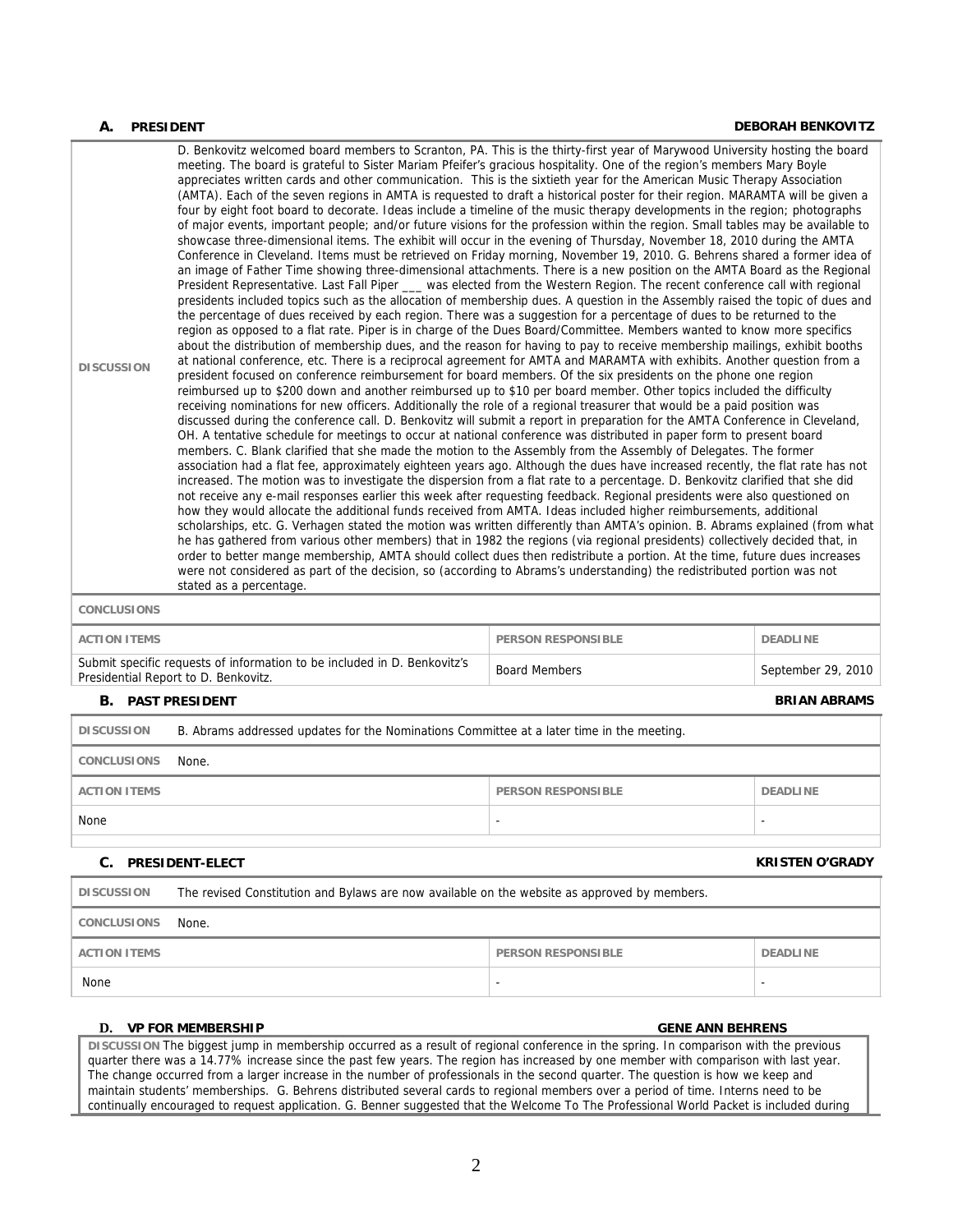INTERNSHIP Supervision CMTE Course. G. Behrens requested for new members to be recognized later on during the regional conference. She recently traveled to Turkey after an invitation to present at a NATO Security Workshop on Music Therapy and Trauma. The regional call-a-thon will occur by November. She will finish researching a project for the members only section of the website to receive CMTE Credits. Eventually a database will be created to functionally track members. B. MacLean commended G. Behrens for her stellar service as VP of Membership accompanied by applause from fellow board members.

| <b>CONCLUSIONS None</b>                                              |                           |            |
|----------------------------------------------------------------------|---------------------------|------------|
| <b>ACTION ITEMS</b>                                                  | <b>PERSON RESPONSIBLE</b> | DEADLINE   |
| Submit suggestions for cards to G. Ann Behrens.                      | All board members.        | As needed. |
| Allocate time during the next regional conference to recognize board | Conference planners       | March 2011 |
| members.                                                             |                           |            |

#### **E. VP FOR CONFERENCE PLANNING NINA GALERSTEIN**

**DISCUSSION** Over five hundred people attended the MARAMTA Conference in Pittsburgh, PA. There were new positions such as the Regional Registration Chair. The conference generated over forty-thousand dollars. N. Galerstein's recent project with M. Viega and Melissa King is creating job descriptions. There is a flash drive for Conference Planning to include job summaries to avoid disappearance of documents. Board members suggested that copies will be shared with VP-Elect for Conference Planning, Secretary, etc. K. O'Grady inquired about the addition of a Regional Conference Committee as an adhoc committee. Plans are underway for the Saratoga Conference. October 15, 2010 is the early bird deadline for proposal submissions. B. MacLean updated the board about opening session and other entertainment plans for 2011 Conference. Board members questioned the legality of inviting the public to attend a special conference event with special registration. G. Behrens offered to assist by creating a poster to advertise the event. Currently there are not enough volunteers for a local person to coordinate the silent auction. This project would be a great initiative to involve a volunteer member. There have been complications with the local hotel in planning the conference. C. Blank helped to clarify who will request a proclamation from New York. Another policy was drafted regarding conference and will be shared with K. O'Grady for inclusion in the Policy Manual. The institute will be titled Music Centered Theory and Practice – Musical Dimensions of Process, Dimensions & Music Therapy by K. Aigen, J. Carpente, B. Abrams and M. Viega. M. Viega discussed a local host for 2012 Conference – Terel Jackson. All of the Maryland members are eager to host the regional conference and are already organizing plans. There are three hotel auditions scheduled in October which will determine the date of conference. One hotel is located in the harbor of Baltimore to occur during the last weekend of February, another is in Tyson's Corner and a third hotel is north of Townsend with an inexpensive hotel shuttle to/from airport. B. Abrams suggested that Helen Bonny's son be invited to conference. C. Blank inquired if H. Bonny will be remembered during the 2011 regional conference and the board confirmed that it is an important initiative. Additionally, perhaps fellows of guided imagery will be recognized during opening session. Board members suggested a hotel conference setting in Roanoke and suggested referral to the membership sourcebook. **CONCLUSIONS** here

| <b>ACTION ITEMS</b>                                                     | <b>PERSON RESPONSIBLE</b> | <b>DEADLINE</b> |
|-------------------------------------------------------------------------|---------------------------|-----------------|
| N. Galerstein requested information on 2008 and 2009 Conferences.       | Board members.            | Immediate.      |
| Share written job descriptions with board members for their reflection. | N. Galerstein.            | Asap            |
| Submit ideas for the regional conference in 2013 to M. Viega            | Board members.            | Immediate.      |

#### **F.** GOVERNMENT RELATIONS CHAIR CAROL AND BLANK

**DISCUSSION** Kimberly Sena Moore recently distributed documents that are helpful and organized for local government folks. There will be a session presentation package thanks to the recent structuring. On a federal level there may be call-to-actions in the near future. More information is located in her board book report.

### **CONCLUSIONS** None **PERSON RESPONSIBLE DEADLINE None.** n/a n/a

#### **G.** PUBLIC RELATIONS CHAIR **MEGHAN HINMAN**

**DISCUSSION** M. Hinman shared that there was one request for Public Relations materials. S. Hadley will transport the projector in preparation for the national conference in November 2010. M. Hinman shared ideas for photographs that exemplify training programs in the region. There was no final decision about the release form authorizing distribution. The only photographs submitted for the slide show were submitted by C. Blank and G. Behrens. B. MacLean questioned whether a release form needs to be specifically drafted for each usage. Board members clarified that the photographs will not be able to be released because the only copies of the slide show are located on the regional laptop, i-pod and flash drive. M. Hinman suggested that she could contact trainers in the region such as Madeline Ventry, Jim Borling, Music Together, and Diane Austin.

| CONCLUSIONS None                                                   |                           |           |
|--------------------------------------------------------------------|---------------------------|-----------|
| ACTION ITEMS                                                       | <b>PERSON RESPONSIBLE</b> | DEADLINE  |
| Submit suggestions for regional training sites to be contacted for | <b>Board Members</b>      | Continual |
| inclusion in the slideshow to M. Hinman.                           |                           |           |

### **H. STUDENT AFFAIRS ADVISOR SUE HADLEY & KRISTEN VOGT**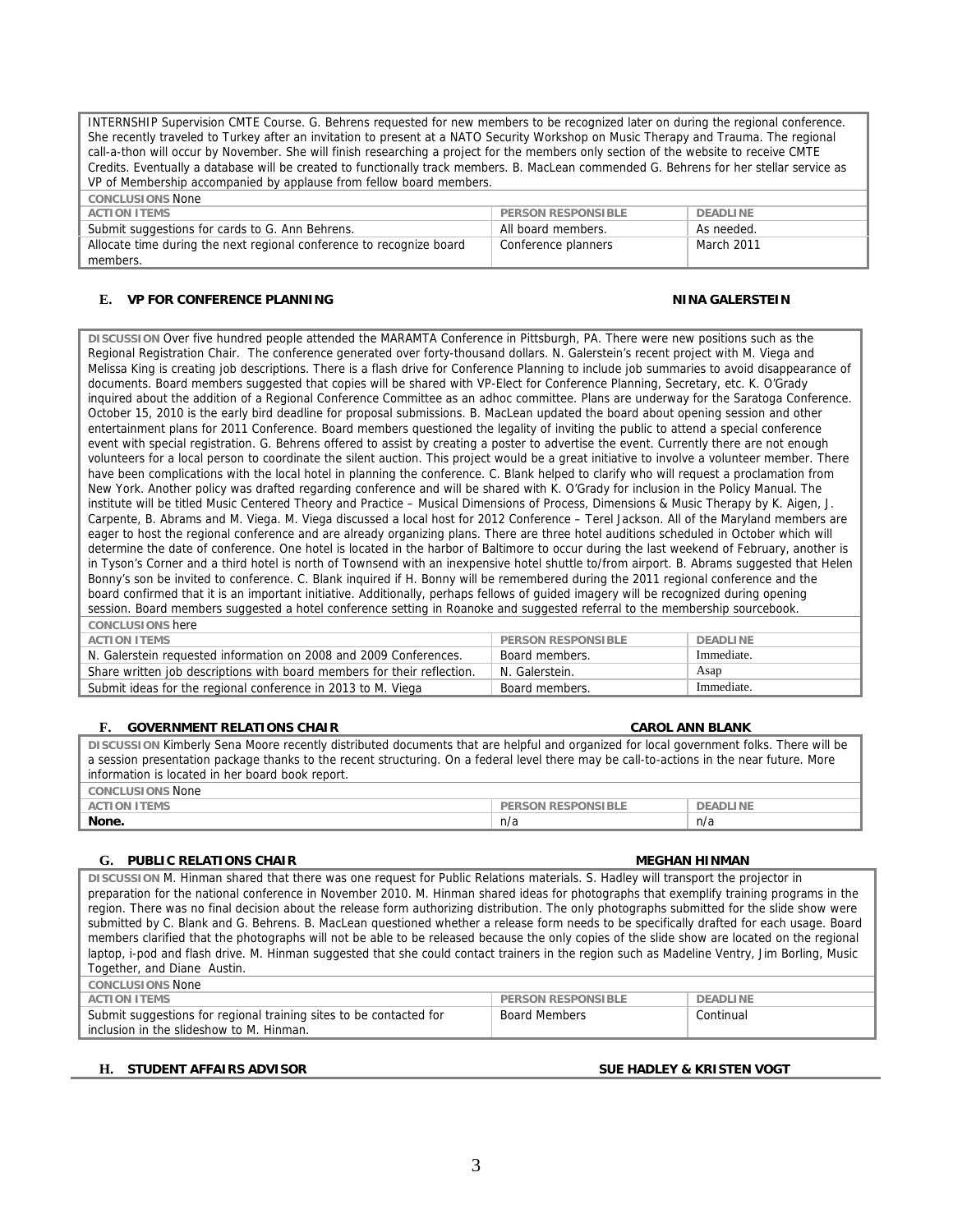**DISCUSSION** The student board met at Nazareth College in Rochester, NY during the summer. Topics included the student service project at regional conference, fundraisers, etc. G. Behrens requested that students and schools/universities are informed further ahead of time in order to make plans. Local Conference Host, Student Affairs Advisor and MARAMTA VP will orchestrate plans for the service project. Board members discussed the logistics of a service project that requires earlier plans with transportation/ lodging to serve an issue in the community as well as a supervisor to monitor the activity. Scholarship applications and references from advisors will solely be available electronically. This development will save the region time and money. The scholarships were announced to internship directors, academic advisors and student representatives. MAR Passages will occur at Slippery Rock University with twelve sessions. There will be an internship area for directors to advertise internship sites. C. Blank suggested that high schools be included for a friendly session at the conference. S. Hadley shared the task that she gave to students of recruiting people that are different from themselves. G. Behrens discussed the need to discus sooner perhaps in middle school about the possibility of the major. MAR Passages was moved to November 6, 2010. K. Vogt inquired if MARAMTS could have their own student website or blog.

| CONCLUSIONS None.                                               |                           |          |
|-----------------------------------------------------------------|---------------------------|----------|
| <b>ACTION ITEMS</b>                                             | <b>PERSON RESPONSIBLE</b> | DEADLINE |
| Re-send the scholarship announcement to academic advisors.      | S. Hadley                 | Asap     |
| Contact prior board member to learn about old domain of MARAMTS | M. Hinman                 | Asap     |
| Website.                                                        |                           |          |

| <b>HISTORIAN</b>                                                                                                                            | <b>C AROL SHULTIS</b>                        |  |
|---------------------------------------------------------------------------------------------------------------------------------------------|----------------------------------------------|--|
| DISCUSSION The form for consent of videos and photographs is being reviewed by an attorney. C. Shultis has been attempting to receive       |                                              |  |
| hard copies of newspaper articles for submission to the archives, particularly around the time of regional conferences. C. Shultis reminded |                                              |  |
| board members and regional members to submit any publications featuring them and music therapy to her for historical storage. Another       |                                              |  |
| idea is for news releases to be distributed upon the appointment or election of new board officers.                                         |                                              |  |
| <b>CONCLUSIONS None</b>                                                                                                                     |                                              |  |
| <b>ACTION ITEMS</b>                                                                                                                         | <b>PERSON RESPONSIBLE</b><br><b>DEADLINE</b> |  |
| None                                                                                                                                        | n/a<br>n/a                                   |  |
|                                                                                                                                             |                                              |  |

#### **J. NEWSLETTER EDITOR MATT PHILLIPS**

**DISCUSSION** M. Phillips apologized for no Summer Newsletter distributed this year. The deadline for the next newsletter is October 1, 2010. G. Behrens brought a camera for informal photographs to be taken during the weekend. M. Phillips researched Vertical Response which will allow large distribution of messages, stored contacts, etc. The remaining question is the security of the website. The newsletter will be made available to anyone with specific plugs to the member's only section. M. Phillips suggested that the newsletter will be directly sent to people's inboxes. The Regional Registration Chair will eventually use a database with the quarterly report from AMTA to update the list twice a year. G. Verhagen inquired about the logistics of receiving contacts from CBMT. M. Phillips will collaborate with G. Behrens to begin the initiative of a membership database. **CONCLUSIONS** Motion to shift a website based newsletter to also being an e-mail based newsletter; G. Behrens, motion carries. Discussion included a question about the logistics of submitting a printed newsletter to the regional archivist. Motion carries. **PERSON RESPONSIBLE DEADLINE** Submit information for Key Changes to M. Phillips. All board members Continual

#### **K. ARCHIVIST**

| DISCUSSION No report was given. |                           |                 |  |
|---------------------------------|---------------------------|-----------------|--|
| <b>CONCLUSIONS None</b>         |                           |                 |  |
| <b>ACTION ITEMS</b>             | <b>PERSON RESPONSIBLE</b> | <b>DEADLINE</b> |  |
| <b>None</b>                     | n/a                       | n/a             |  |

### **III. New Business**

### **A. REGIONAL UPDATES**

| יטורוס וט ואזוטוסוגרי            | <b>CAROL ANN BLANK</b> |
|----------------------------------|------------------------|
| New Jersey State Task Force<br>. |                        |

| <b>DISCUSSION</b>              | The report from the licensing boards is currently being reviewed. The task force is hoping to meet with the new acting chief of<br>staff within the Department of Education. |                           |                 |
|--------------------------------|------------------------------------------------------------------------------------------------------------------------------------------------------------------------------|---------------------------|-----------------|
| <b>CONCLUSIONS</b>             | None                                                                                                                                                                         |                           |                 |
| <b>ACTION ITEMS</b>            |                                                                                                                                                                              | <b>PERSON RESPONSIBLE</b> | <b>DEADLINE</b> |
| None identified.<br>n/a<br>n/a |                                                                                                                                                                              |                           |                 |

*Motion to recess—N. Galerstein; approved by consensus. Meeting recessed at 9:57pm. Meeting reconvened on 9/25/10 at 9:02am.*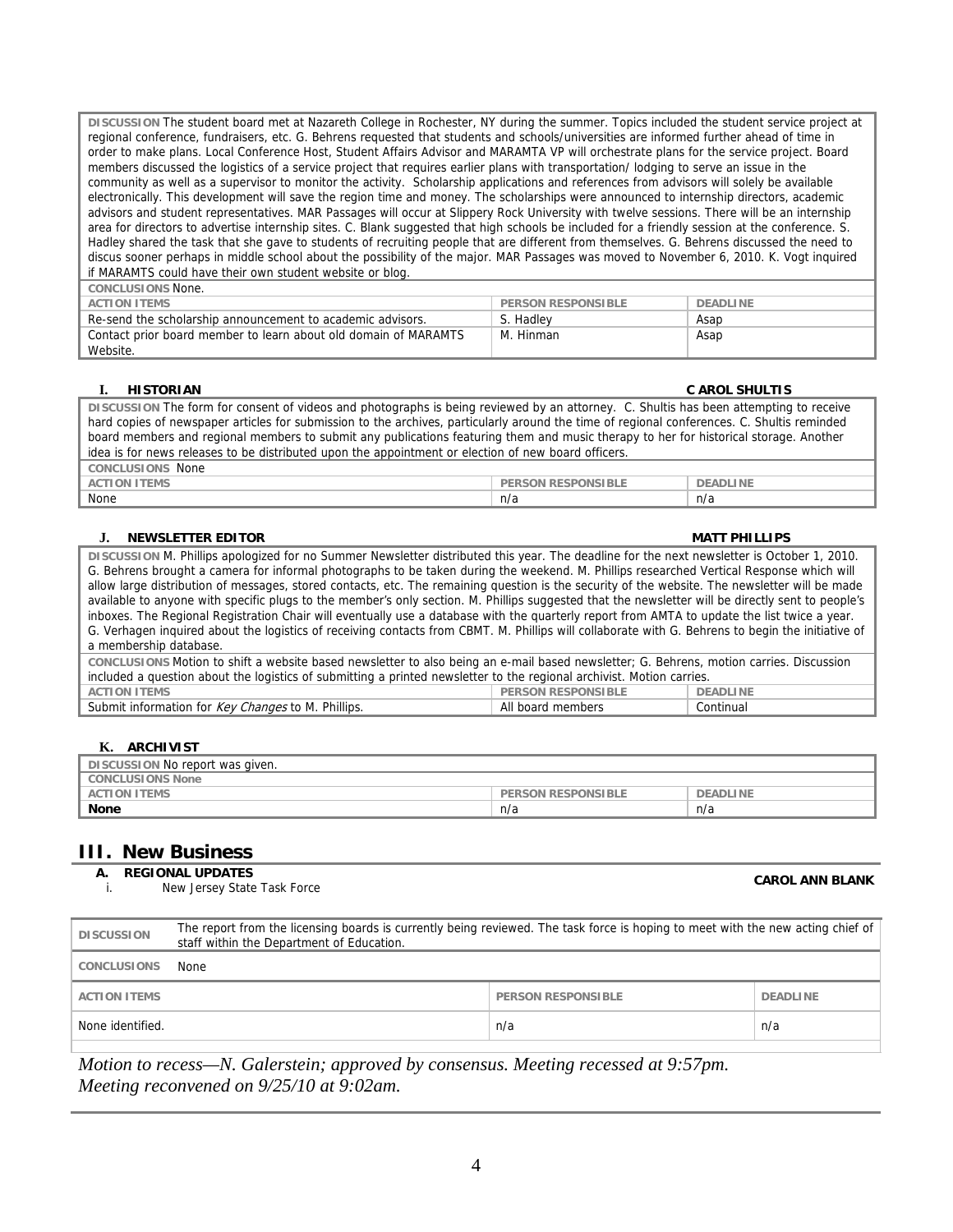#### **II. NEW YORK STATE TASK FORCE**

| <b>DISCUSSION</b> | There is now a job description for student representatives of task forces within MARAMTS. Their jobs will include conveying<br>government relations information to all schools via chapter representatives. C. Blank requested support when dealing with the<br>NYCCAT (New York Coalition of Creative Arts Therapists). It created a chapter in Rochester serving the northwestern area. On<br>June 13, 2010 C. Blank heard concerns about the involvement of MARAMTA and NYCCAT. Issues included financial<br>contributions, mailing labels, and a hired lobbyist. D. Polen and C. Blank read and discussed the document titled "MAR and<br>NYCAT 09-10." It may be helpful to further explain in a letter to NYCCAT the financial responsibility of MARAMTA to the region<br>and for a LCAT to be present on the NYCCAT Board. Members discussed the relationship between music therapists in NY and<br>NYCCAT as well as offerings to support the MARAMTA within New York. The goals need to be reviewed as a business aspect<br>differentiating NYCCAT and MARAMTA in order for the organizations to collegially work together. Further discussion ensued<br>about the history of this relationship decades ago. Perhaps a drafted document similar to rules of engagement detailing<br>agenda items and goals. G. Behrens inquired about developments since the national conference. Also, it may be helpful to<br>offer a meeting between the administrations of both organizations to meet. K. O'Grady, D. Benkovitz, D. Polen and C. Blank<br>were suggested as the MARAMTA Representatives to meet with NYCCAT if the offer will be accepted. |
|-------------------|---------------------------------------------------------------------------------------------------------------------------------------------------------------------------------------------------------------------------------------------------------------------------------------------------------------------------------------------------------------------------------------------------------------------------------------------------------------------------------------------------------------------------------------------------------------------------------------------------------------------------------------------------------------------------------------------------------------------------------------------------------------------------------------------------------------------------------------------------------------------------------------------------------------------------------------------------------------------------------------------------------------------------------------------------------------------------------------------------------------------------------------------------------------------------------------------------------------------------------------------------------------------------------------------------------------------------------------------------------------------------------------------------------------------------------------------------------------------------------------------------------------------------------------------------------------------------------------------------------------------------------------------------------|
|                   |                                                                                                                                                                                                                                                                                                                                                                                                                                                                                                                                                                                                                                                                                                                                                                                                                                                                                                                                                                                                                                                                                                                                                                                                                                                                                                                                                                                                                                                                                                                                                                                                                                                         |

**CONCLUSIONS** None.

| <b>ACTION ITEMS</b>                                                                             | <b>PERSON RESPONSIBLE</b> | DEADI INF |
|-------------------------------------------------------------------------------------------------|---------------------------|-----------|
| Draft bullet points explaining the responsibility of NYSTF and MARAMTA<br>in regards to NYCCAT. | C. Blank                  | Asap      |

#### **III. PENNSYLVANIA STATE TASK FORCE**

| <b>DISCUSSION</b>                       | Committee members include Dena Condron, MMT, MT-BC, LPC; Nicole Hahna, MS, MT-BC, FAMI; Caroline Servinsky, MT-<br>BC; Valerie Uschock, LCAT, MT-BC, NMT (Chair); and Melanie Walborn, MT-BC. Non-voting ex-officio members include<br>Deborah Benkovitz, LSW, MSW, MT-BC (MARAMTA President); Carol Ann Blank, LCAT, LPC, FAMI, MMT, MT-BC, (MARAMTA<br>Government Relations Chair); Judy Simpson, MHP, MT-BC (AMTA Director of Government Relations); and Dena Register, PhD,<br>MT-BC (CBMT Requiatory Affairs Advisor). The PA State Task Force recently received a new student, Sarah Biedke. NYSTF will<br>share a document with student responsibilities if PASTF would like to refer to it to assist their newly appointed student<br>representative. This HB 1250 Bill passed the House on March 9, 2010 and is now in the Senate. There is no new information<br>at this time. Another survey may be distributed to members since approximately four years as lapsed since the last survey.<br>PASTF agreed to follow AMTA and CBMT State Recognition Operational Plan. MARAMTA will charge the PASTF to follow such a<br>plan in addition to having a student representative, the scope of time, and the roles of the boards are detailed. G. Verhagen<br>inquired about the language of the drafted document for it to specifically include a task created by MARAMTA with a time<br>limited scope of two years. The charge to PASTF could be to work towards achieving the goals as set forth in the AMTA and<br>CBMT State Recognition Operational Plan dated April 26,2010 while fulfilling the mission of MARAMTA. B. Abrams inquired<br>about which boards charge NJSTF and NYSTF. C. Blank made further changes to the suggested document with board<br>members' input. |                           |                 |
|-----------------------------------------|-------------------------------------------------------------------------------------------------------------------------------------------------------------------------------------------------------------------------------------------------------------------------------------------------------------------------------------------------------------------------------------------------------------------------------------------------------------------------------------------------------------------------------------------------------------------------------------------------------------------------------------------------------------------------------------------------------------------------------------------------------------------------------------------------------------------------------------------------------------------------------------------------------------------------------------------------------------------------------------------------------------------------------------------------------------------------------------------------------------------------------------------------------------------------------------------------------------------------------------------------------------------------------------------------------------------------------------------------------------------------------------------------------------------------------------------------------------------------------------------------------------------------------------------------------------------------------------------------------------------------------------------------------------------------------------------------------------------------------------------------------------------------------------------|---------------------------|-----------------|
| <b>CONCLUSIONS</b>                      | Members were encouraged to please notify the PASTF of any issues to better advocate members. Inquiries may be sent to<br>pastate.task.force@gmail.com. Motion to charge PASTF with aforementioned charges; C. Blank. Motion carries.                                                                                                                                                                                                                                                                                                                                                                                                                                                                                                                                                                                                                                                                                                                                                                                                                                                                                                                                                                                                                                                                                                                                                                                                                                                                                                                                                                                                                                                                                                                                                      |                           |                 |
| <b>ACTION ITEMS</b>                     |                                                                                                                                                                                                                                                                                                                                                                                                                                                                                                                                                                                                                                                                                                                                                                                                                                                                                                                                                                                                                                                                                                                                                                                                                                                                                                                                                                                                                                                                                                                                                                                                                                                                                                                                                                                           | <b>PERSON RESPONSIBLE</b> | <b>DEADLINE</b> |
| Send revised document to board members. |                                                                                                                                                                                                                                                                                                                                                                                                                                                                                                                                                                                                                                                                                                                                                                                                                                                                                                                                                                                                                                                                                                                                                                                                                                                                                                                                                                                                                                                                                                                                                                                                                                                                                                                                                                                           | C. Blank                  | Asap            |

#### **IV. VIRGINIA**

| <b>DISCUSSION</b>                                                   | There has been interest in starting a task force within Virginia. The charge to Virginia could be to work towards achieving<br>the goals as set forth in the AMTA and CBMT State Recognition Operational Plan dated April 26,2010 while fulfilling the<br>mission of MARAMTA. Once a task force is created then they will be informed to follow the charge similarly given to the<br>PASTF. |     |     |
|---------------------------------------------------------------------|---------------------------------------------------------------------------------------------------------------------------------------------------------------------------------------------------------------------------------------------------------------------------------------------------------------------------------------------------------------------------------------------|-----|-----|
| <b>CONCLUSIONS</b>                                                  | Motion to charge Virginia with aforementioned charge; was rescinded by C. Blank. The GR Chair to create a VASTF and<br>charge them with working towards achieving the goals as set forth in the AMTA and CBMT State Recognition Operational<br>Plan dated April 26,2010 while fulfilling the mission of MARAMTA; C. Blank. Motion carries.                                                  |     |     |
| <b>PERSON RESPONSIBLE</b><br><b>ACTION ITEMS</b><br><b>DEADLINE</b> |                                                                                                                                                                                                                                                                                                                                                                                             |     |     |
| None                                                                |                                                                                                                                                                                                                                                                                                                                                                                             | n/a | n/a |
| <b>B. NOMINATIONS COMMITTEE UPDATE</b><br><b>BRIAN ABRAMS</b>       |                                                                                                                                                                                                                                                                                                                                                                                             |     |     |

#### **DISCUSSION**  B. Abrams referred to the bylaws for the composition of the Nominating Committee. The committee includes five professional, regional members and Immediate Past President. Currently the committee consists of K. O'Grady from NJ, G. Verhagen from VA, Molly Griest from MD, Beth McLaughlan from NY and Nicole Hahna from PA. The committee will create a slate of consenting candidates for each office and gather information like biographies prior to the 2011 MARAMTA Conference. Additionally the committee will create a slate of assembly delegates and delegate alternates – a total of thirty-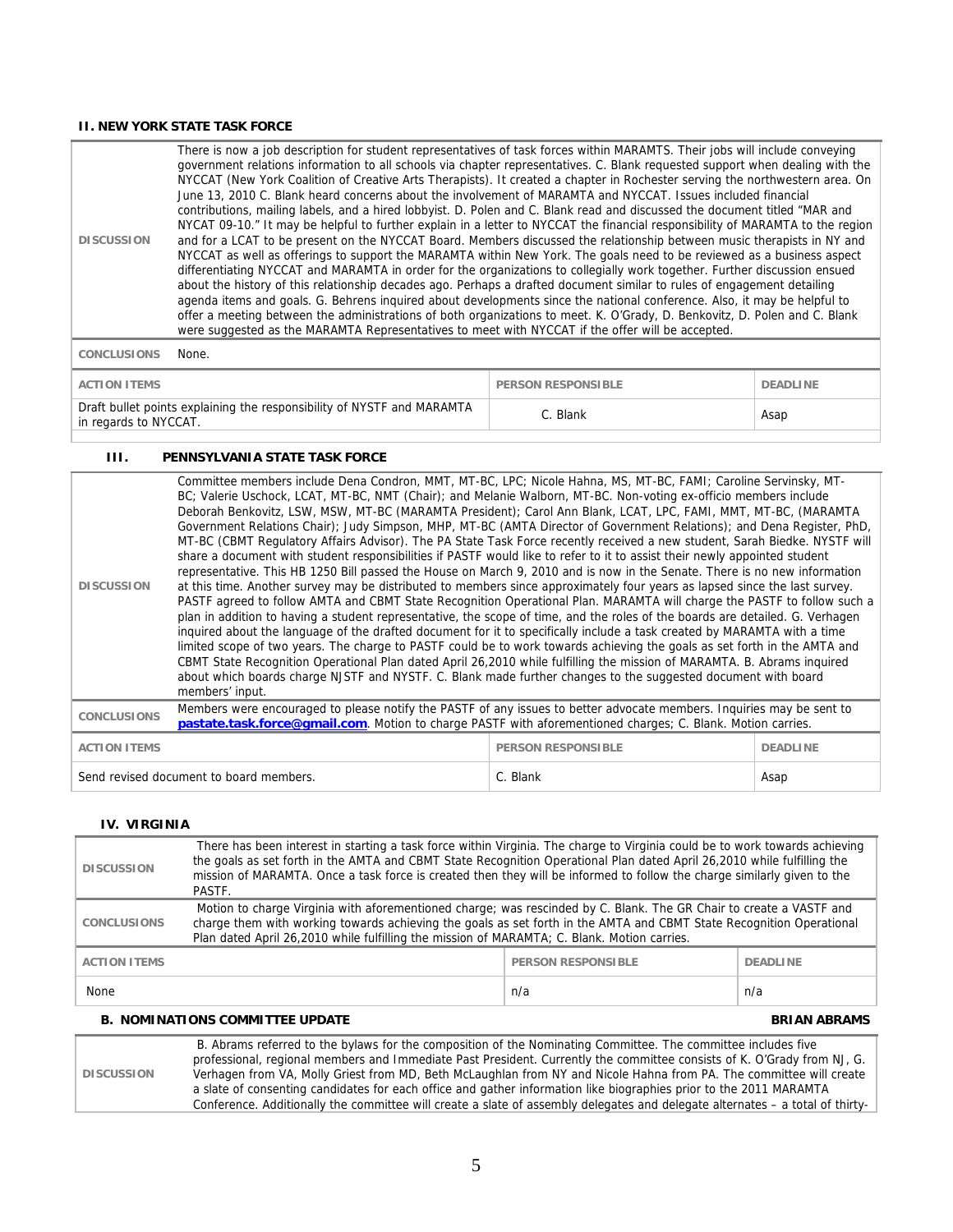|                                                                                            | eight. A secret mail ballot will be distributed within two weeks of conference. A new volunteer for counting votes is<br>needed. G. Verhagen requested a point of information related to a Statement of Understanding and whether it was<br>approved by the board. There will be further education for recruiting candidates that are better informed prior to their<br>running for office.                                                                                                                                                                                                                                                                             |                           |                 |  |
|--------------------------------------------------------------------------------------------|-------------------------------------------------------------------------------------------------------------------------------------------------------------------------------------------------------------------------------------------------------------------------------------------------------------------------------------------------------------------------------------------------------------------------------------------------------------------------------------------------------------------------------------------------------------------------------------------------------------------------------------------------------------------------|---------------------------|-----------------|--|
| <b>CONCLUSIONS</b>                                                                         | Motion to request that the aforementioned members of the nominating committee be appointed and approved; B.<br>Abrams; motion carries.                                                                                                                                                                                                                                                                                                                                                                                                                                                                                                                                  |                           |                 |  |
| <b>ACTION ITEMS</b>                                                                        |                                                                                                                                                                                                                                                                                                                                                                                                                                                                                                                                                                                                                                                                         | <b>PERSON RESPONSIBLE</b> | <b>DEADLINE</b> |  |
|                                                                                            | Electronically distribute Statement of Understanding for the board to<br>review then vote at the next executive board meeting.                                                                                                                                                                                                                                                                                                                                                                                                                                                                                                                                          | G. Verhagen               | <b>ASAP</b>     |  |
| C.                                                                                         | <b>2011 MARAMTA CONFERENCE</b>                                                                                                                                                                                                                                                                                                                                                                                                                                                                                                                                                                                                                                          |                           | NINA GALERSTEIN |  |
| <b>DISCUSSION</b>                                                                          | İ.<br><b>JOB DESCRIPTIONS</b><br>N. Galerstein emphasized that local conferences are up to the discretion of the local conference committee in planning<br>aside from business meetings, concurrent sessions, and opening/closing sessions. G. Verhagen added a caveat that some<br>of those events are financially tied to the region such as a silent auction or an institute. C. Blank suggested that<br>fundraising could be allocated for a regional representative so that the local conference committee may better focus on<br>local plans. The VPCP will be in charge of determining the number of complimentary hotel nights provided to local<br>volunteers. |                           |                 |  |
| <b>CONCLUSIONS</b>                                                                         | Motion to accept the proposed logos for the 2011 MARAMTA Conference; E. Abbott, motion carries.                                                                                                                                                                                                                                                                                                                                                                                                                                                                                                                                                                         |                           |                 |  |
| <b>ACTION ITEMS</b>                                                                        |                                                                                                                                                                                                                                                                                                                                                                                                                                                                                                                                                                                                                                                                         | <b>PERSON RESPONSIBLE</b> | <b>DEADLINE</b> |  |
| None identified                                                                            |                                                                                                                                                                                                                                                                                                                                                                                                                                                                                                                                                                                                                                                                         | n/a                       | n/a             |  |
|                                                                                            | <b>II. PROPOSED NAME CHANGE FOR REGIONAL REGISTRATION CHAIR</b>                                                                                                                                                                                                                                                                                                                                                                                                                                                                                                                                                                                                         |                           |                 |  |
| <b>DISCUSSION</b><br><b>CONCLUSIONS</b>                                                    | In writing job descriptions it is confusing between RRC and Regional Conference Coordinator (RCC). Melissa King feels<br>that Regional Event Planner (REP) is more appropriate to assist with other regional events such as Passages. G. Verhagen<br>and K. O'Grady clarified that the request will be forwarded to the Constitution and Bylaws Committee. It is suggested that<br>REP will have an elect position to define the number of years per term with training another officer.<br>$\omega$                                                                                                                                                                    |                           |                 |  |
| <b>ACTION ITEMS</b>                                                                        | <b>PERSON RESPONSIBLE</b><br><b>DEADLINE</b>                                                                                                                                                                                                                                                                                                                                                                                                                                                                                                                                                                                                                            |                           |                 |  |
| None identified                                                                            |                                                                                                                                                                                                                                                                                                                                                                                                                                                                                                                                                                                                                                                                         | n/a                       | n/a             |  |
|                                                                                            | <b>3. CMTE PRESENTER FEES</b>                                                                                                                                                                                                                                                                                                                                                                                                                                                                                                                                                                                                                                           |                           |                 |  |
| <b>DISCUSSION</b>                                                                          | No discussion.                                                                                                                                                                                                                                                                                                                                                                                                                                                                                                                                                                                                                                                          |                           |                 |  |
| <b>CONCLUSIONS</b>                                                                         |                                                                                                                                                                                                                                                                                                                                                                                                                                                                                                                                                                                                                                                                         |                           |                 |  |
| <b>ACTION ITEMS</b>                                                                        |                                                                                                                                                                                                                                                                                                                                                                                                                                                                                                                                                                                                                                                                         | <b>PERSON RESPONSIBLE</b> | <b>DEADLINE</b> |  |
| None identified                                                                            |                                                                                                                                                                                                                                                                                                                                                                                                                                                                                                                                                                                                                                                                         | n/a                       | n/a             |  |
|                                                                                            | 4. PRELIMINARY BUDGET                                                                                                                                                                                                                                                                                                                                                                                                                                                                                                                                                                                                                                                   |                           |                 |  |
| <b>DISCUSSION</b>                                                                          | This year the registration fees will increase by \$5.00 with exclusion of high school students and the institute. There was a<br>suggestion to increase entertainment and speaker fees from \$2,000 to \$3,000. G. Behrens requested that the student<br>registration fees would remain the same without an increase both for the members and non-members. People attending<br>CMTE Courses will not have to register for the full conference if they are only planning to attend a course.                                                                                                                                                                             |                           |                 |  |
| Motion to approve the budget as amended; G. Behrens. Motion carries.<br><b>CONCLUSIONS</b> |                                                                                                                                                                                                                                                                                                                                                                                                                                                                                                                                                                                                                                                                         |                           |                 |  |
| <b>ACTION ITEMS</b>                                                                        |                                                                                                                                                                                                                                                                                                                                                                                                                                                                                                                                                                                                                                                                         | <b>PERSON RESPONSIBLE</b> | <b>DEADLINE</b> |  |
| None identified.                                                                           |                                                                                                                                                                                                                                                                                                                                                                                                                                                                                                                                                                                                                                                                         | n/a                       | n/a             |  |
| <b>5. QUESTION ABOUT HPN</b>                                                               |                                                                                                                                                                                                                                                                                                                                                                                                                                                                                                                                                                                                                                                                         |                           |                 |  |
| <b>DISCUSSION</b>                                                                          | No discussion.                                                                                                                                                                                                                                                                                                                                                                                                                                                                                                                                                                                                                                                          |                           |                 |  |
| <b>CONCLUSIONS</b>                                                                         | $\blacksquare$                                                                                                                                                                                                                                                                                                                                                                                                                                                                                                                                                                                                                                                          |                           |                 |  |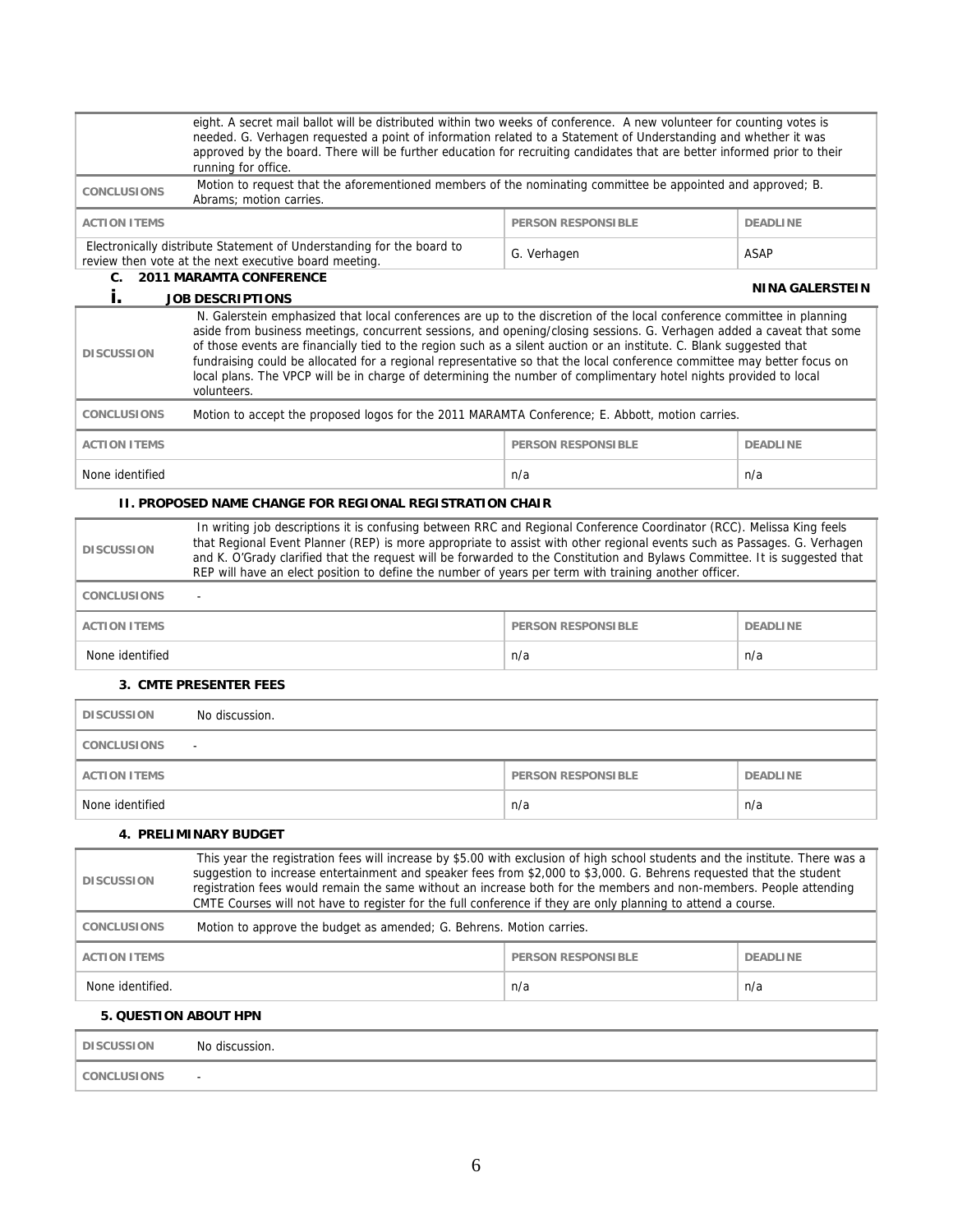| <b>ACTION ITEMS</b> | <b>PERSON RESPONSIBLE</b> | <b>DEADLINE</b> |
|---------------------|---------------------------|-----------------|
|                     | -                         |                 |

### **VI. REGISTRATION PRICES**

| <b>DISCUSSION</b>   | All of the registrations will be handled electronically. N. Galerstein inquired if the budget for the institute is approved by<br>the MARAMTA Executive Board or by the VPCP. G. Behrens suggested that the institute operate on its own separate<br>budget. E. Abbott suggested that Tracy Souhrada be included within this policy. G. Behrens suggested that a maximum<br>cap is set in place for members and outside presenters with recognition that the Institute will pay for itself. G. Verhagen<br>suggested that an institute may be tagged on to conference yet runs independently of regional conference. In order for<br>the institute to be tagged onto the conference then a fee amount could be explained to the institute presenters. If the<br>profit from the institute surpasses the costs then the received funds will be received by the institute's presenters. N.<br>Galerstein will follow-up with T. Souhrada for her organization of the institute. There was further discussion about the<br>length of the institute and for CMTE Course to reimburse \$100.00 per hour. Variances to this budget stipulation could be<br>brought to the MARAMTA Executive Board for its decision. There is no process or review process for CMTEs or the<br>institute. Perhaps T. Souhrada could create a process for receiving qualified applicants. Board members agreed that there<br>should be a review process as opposed to a blind review process since a Curriculum Vitae (CV) should be submitted similar<br>to national conference proposals. On the congratulatory proposal form it would be helpful to learn whether the presenters<br>outside of regional conference.                                                                                                                                                                                                                                                                                                                                                                                                                                                                                                                                                                                                                                                                                                                                                                                                                                                                                                                                                                                                                                                                                                                                                                                                                     |                           |                 |  |
|---------------------|--------------------------------------------------------------------------------------------------------------------------------------------------------------------------------------------------------------------------------------------------------------------------------------------------------------------------------------------------------------------------------------------------------------------------------------------------------------------------------------------------------------------------------------------------------------------------------------------------------------------------------------------------------------------------------------------------------------------------------------------------------------------------------------------------------------------------------------------------------------------------------------------------------------------------------------------------------------------------------------------------------------------------------------------------------------------------------------------------------------------------------------------------------------------------------------------------------------------------------------------------------------------------------------------------------------------------------------------------------------------------------------------------------------------------------------------------------------------------------------------------------------------------------------------------------------------------------------------------------------------------------------------------------------------------------------------------------------------------------------------------------------------------------------------------------------------------------------------------------------------------------------------------------------------------------------------------------------------------------------------------------------------------------------------------------------------------------------------------------------------------------------------------------------------------------------------------------------------------------------------------------------------------------------------------------------------------------------------------------------------------------------------------------------------------------------------------------------------------------------------------------------------------------------------------------------------------------------------------------------------------------------------------------------------------------------------------------------------------------------------------------------------------------------------------------------------------------------------------------------------------------------------------------------------|---------------------------|-----------------|--|
| <b>CONCLUSIONS</b>  | will agree to being recorded visually or audio in addition to traveling with reimbursed gas mileage for presenting session<br>Motion to set up a structure of \$100 per hour to be paid to the head of the institute and he/she will determine payment;<br>G. Behrens. Discussion included that it will be up to the discretion of the contact person for the disbursement of the<br>money. Motion to amend "head" to "organizer/main contact person"; B. Abrams. Motion carries. Motion to set up a<br>structure of \$100 per hour to be paid to the organizer/main contact person of the institute and he/she will determine<br>payment; G. Behrens. Discussion included a worst-case scenario. Motion to amend for the board to recommend that the<br>main contact person establish an equitable payment plan of distributing to fellow presenters; G. Behrens. Motion fails.<br>Discussion followed about the fair distribution of the payment. Motion fails. A substitute Motion that the Executive Board of<br>MARAMTA will establish a policy of paying institute presenters \$100.00 per hour in total, regardless of the number of<br>presenters and that exceptions to the policy be approved by the MARAMTA EB; G. Verhagen. Friendly amendment by B.<br>Abrams to insert "with distribution determined by the presenters." G. Verhagen accepted friendly arrangements.  "Motion<br>that the EB of MARAMTA will establish a policy of paying institute presenters \$100.00 per hour in total, regardless of the<br>number of presenters, with distribution determined by the presenters" and that exceptions to the policy be approved by<br>the MARAMTA EB; G. Behrens. Motion carries. Motion for a policy be written to establish a four-person committee for open<br>review of CMTEs and Institute Proposals including a discussion to identify procedures to decrease the potential for bias; G.<br>Behrens. Friendly amendment by E. Abbott "for helping to determine criteria for acceptance." Friendly amendment by G.<br>Verhagen "To establish a policy for a four-person committee for open review of CMTEs and Institute Proposals for helping<br>to determine criteria for acceptance." A policy of MARAMTA about CMTEs and Institute Presenters - K. O'Grady. G.<br>Behrens withdrew motion. Discussion included the hierarchy of procedures to be created. MARAMTA is setting a policy for<br>the committee to review and the committee will consider the criteria for which they accept proposals for CMTEs and an<br>Institute for re-submission to the MARAMTA EB. It is the policy of the MARAMTA that Institute and CMTE Presentations at<br>regional conferences be openly reviewed by a committee of four-people chaired by the Continuing Education Coordinator;<br>G. Verhagen. Motion carries. Motion for MARAMTA EB to charge the Continuing Education Committee to establish |                           |                 |  |
| <b>ACTION ITEMS</b> |                                                                                                                                                                                                                                                                                                                                                                                                                                                                                                                                                                                                                                                                                                                                                                                                                                                                                                                                                                                                                                                                                                                                                                                                                                                                                                                                                                                                                                                                                                                                                                                                                                                                                                                                                                                                                                                                                                                                                                                                                                                                                                                                                                                                                                                                                                                                                                                                                                                                                                                                                                                                                                                                                                                                                                                                                                                                                                                    | <b>PERSON RESPONSIBLE</b> | <b>DEADLINE</b> |  |
|                     | Re-send a document detailing who receives special registration costs.                                                                                                                                                                                                                                                                                                                                                                                                                                                                                                                                                                                                                                                                                                                                                                                                                                                                                                                                                                                                                                                                                                                                                                                                                                                                                                                                                                                                                                                                                                                                                                                                                                                                                                                                                                                                                                                                                                                                                                                                                                                                                                                                                                                                                                                                                                                                                                                                                                                                                                                                                                                                                                                                                                                                                                                                                                              | N. Galerstein             | <b>ASAP</b>     |  |
|                     | Include check boxes on confirmation of proposals regarding audio/visual                                                                                                                                                                                                                                                                                                                                                                                                                                                                                                                                                                                                                                                                                                                                                                                                                                                                                                                                                                                                                                                                                                                                                                                                                                                                                                                                                                                                                                                                                                                                                                                                                                                                                                                                                                                                                                                                                                                                                                                                                                                                                                                                                                                                                                                                                                                                                                                                                                                                                                                                                                                                                                                                                                                                                                                                                                            |                           |                 |  |

| Include check boxes on confirmation of proposals regarding audio/visual<br>recording and travelling to present after conference within the region.                                                                                                                                                                                                                                                                                                                                                                 | N. Galerstein | ASAP                 |  |
|--------------------------------------------------------------------------------------------------------------------------------------------------------------------------------------------------------------------------------------------------------------------------------------------------------------------------------------------------------------------------------------------------------------------------------------------------------------------------------------------------------------------|---------------|----------------------|--|
| Include newly drafted policy within manual.                                                                                                                                                                                                                                                                                                                                                                                                                                                                        | K. O'Grady    | ASAP                 |  |
| <b>FINANCES</b><br>D.<br><b>Reimbursement Policy</b>                                                                                                                                                                                                                                                                                                                                                                                                                                                               |               | <b>ELAINE ABBOTT</b> |  |
| There were language changes suggested to the Travel Reimbursement Policy. Feedback was solicited for the changes to<br>the policy such as a cap of \$100.00 reimbursed per person per event. M. Hinman questioned reimbursement rates for<br>inclusion of public transportation. As a result traveler was included with driver on the reimbursement form. The board<br><b>DISCUSSION</b><br>discussed revised wording for the Conference Reimbursement Policy. S. Hadley shared her conflicts approaching with the |               |                      |  |

| None.<br><b>CONCLUSIONS</b> |                           |                 |
|-----------------------------|---------------------------|-----------------|
| <b>ACTION ITEMS</b>         | <b>PERSON RESPONSIBLE</b> | <b>DEADLINE</b> |
| None.                       | n/a                       | n/a             |

upcoming national conference despite including such meetings on her proposal forms to AMTA Conference.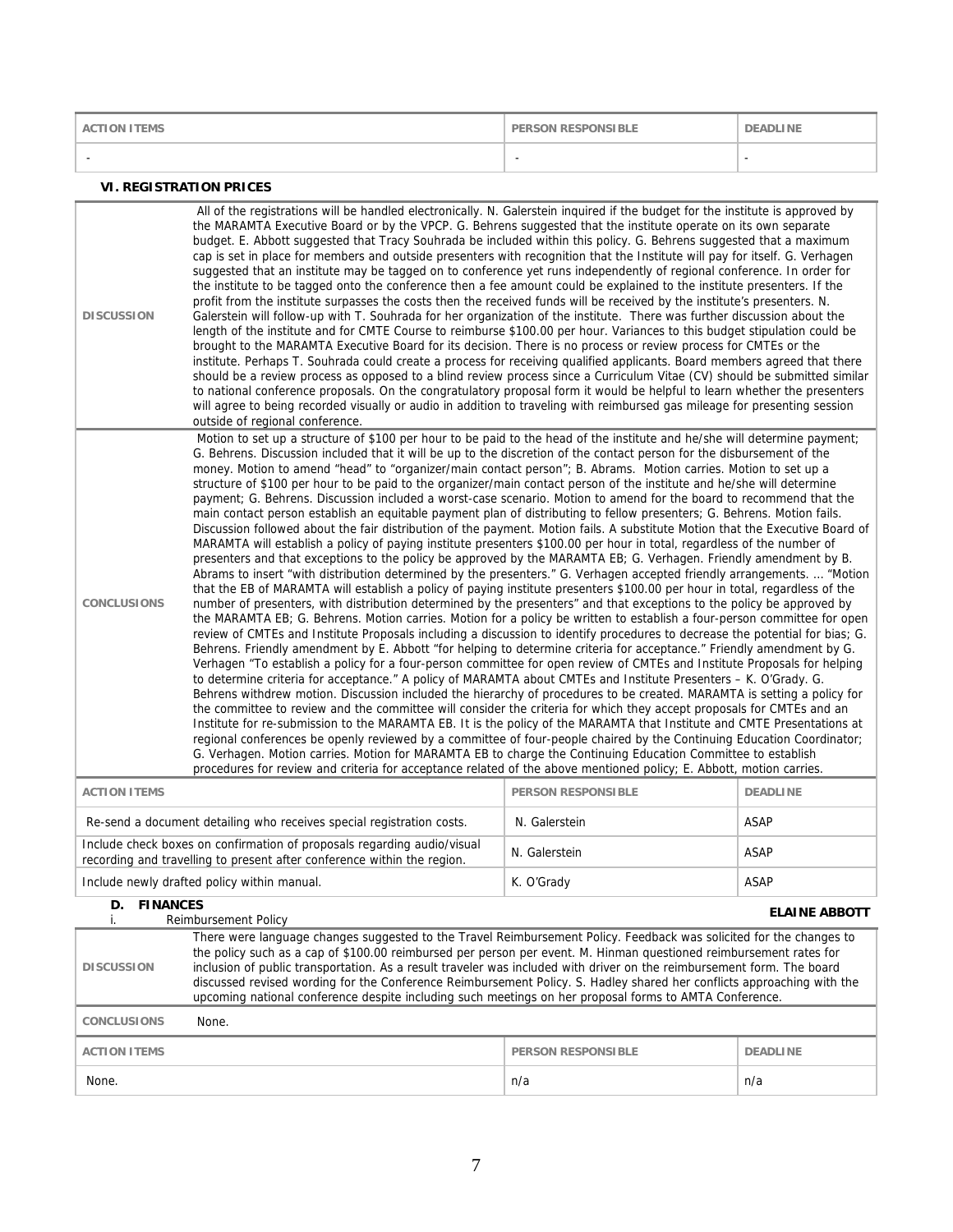## Sr. Pfeifer was applauded for again hosting and arranging hotel arrangements for EB.

### **2. BUDGET REALLOCATIONS**

| <b>DISCUSSION</b>                                                                                                                                                                                                                                                                                                                                                                                                                                                                                                                                                                                                                                                                                                                                                                                                                                                                                                                                                                                                                                                                                                                                                                                                                                                                                                                                                                                                                                                                                                                                                                                                                                                                                                                                                                                                                                                                                                                                                                                                                                                                                                                                | E. Abbott requested that the budget reallocations be permissible by the board. She recommended the below motions.                                                                                                                                                                                                                                                                                                                                                                                                                                                                                                         |                           |                        |  |
|--------------------------------------------------------------------------------------------------------------------------------------------------------------------------------------------------------------------------------------------------------------------------------------------------------------------------------------------------------------------------------------------------------------------------------------------------------------------------------------------------------------------------------------------------------------------------------------------------------------------------------------------------------------------------------------------------------------------------------------------------------------------------------------------------------------------------------------------------------------------------------------------------------------------------------------------------------------------------------------------------------------------------------------------------------------------------------------------------------------------------------------------------------------------------------------------------------------------------------------------------------------------------------------------------------------------------------------------------------------------------------------------------------------------------------------------------------------------------------------------------------------------------------------------------------------------------------------------------------------------------------------------------------------------------------------------------------------------------------------------------------------------------------------------------------------------------------------------------------------------------------------------------------------------------------------------------------------------------------------------------------------------------------------------------------------------------------------------------------------------------------------------------|---------------------------------------------------------------------------------------------------------------------------------------------------------------------------------------------------------------------------------------------------------------------------------------------------------------------------------------------------------------------------------------------------------------------------------------------------------------------------------------------------------------------------------------------------------------------------------------------------------------------------|---------------------------|------------------------|--|
| Motion from Finance Committee that \$1900 from General Reserve be placed into the EB Meeting budget line to cover costs<br>for summer board meeting; E. Abbott. Motion carries. Motion from Finance Committee that \$50 be taken from General<br>Reserve to be placed into the Secretary's Budget Line to cover the cost of a replaced backspace key; E. Abbott. Motion<br>carries. Motion from Finance Committee that \$1000 be taken from General Reserve to be placed into the Student<br>Archivist's budget line; E. Abbott. Discussion arose about the reason for paying a student for their time serving the region<br>initially to begin a time-limited task in the past. The board requested more information in a report for the status and<br>reason for paying a student to archive materials while keeping in mind the value that Duquesne University is holding the<br>region's archives. E. Abbott withdrew the motion. This report will be shared with the MARAMTA EB during the next board<br>meeting in Cleveland, OH. Motion to approve the revised Conference Reimbursement Policy as follows: "MAR will<br><b>CONCLUSIONS</b><br>reimburse members who serve as Assembly delegates, national committee representatives, or members of the MAR<br>Executive Board for a portion of their expenses related to attending the AMTA National Conferences, and which have not<br>otherwise been reimbursed through another source. Such members must meet the following requirements: a) attendance<br>of all meetings required by their respective position(s); b) attendance of all MAR and AMTA business meetings. In the<br>event that a member must be late for, or cannot attend, a meeting, she or he remains eligible for reimbursement,<br>provided that a) the reason for lateness or absence is due to illness, emergency, or conflict with another meeting requiring<br>the member's attendance in her or his official capacity serving the MAR and/or AMTA; and b) the member has properly<br>notified the Assembly Chair and/or MARAMTA President as appropriate and in a timely manner." E. Abbott, motion carries. |                                                                                                                                                                                                                                                                                                                                                                                                                                                                                                                                                                                                                           |                           |                        |  |
| <b>ACTION ITEMS</b>                                                                                                                                                                                                                                                                                                                                                                                                                                                                                                                                                                                                                                                                                                                                                                                                                                                                                                                                                                                                                                                                                                                                                                                                                                                                                                                                                                                                                                                                                                                                                                                                                                                                                                                                                                                                                                                                                                                                                                                                                                                                                                                              |                                                                                                                                                                                                                                                                                                                                                                                                                                                                                                                                                                                                                           | <b>PERSON RESPONSIBLE</b> | <b>DEADLINE</b>        |  |
| None identified                                                                                                                                                                                                                                                                                                                                                                                                                                                                                                                                                                                                                                                                                                                                                                                                                                                                                                                                                                                                                                                                                                                                                                                                                                                                                                                                                                                                                                                                                                                                                                                                                                                                                                                                                                                                                                                                                                                                                                                                                                                                                                                                  |                                                                                                                                                                                                                                                                                                                                                                                                                                                                                                                                                                                                                           | n/a                       | n/a                    |  |
| Е.                                                                                                                                                                                                                                                                                                                                                                                                                                                                                                                                                                                                                                                                                                                                                                                                                                                                                                                                                                                                                                                                                                                                                                                                                                                                                                                                                                                                                                                                                                                                                                                                                                                                                                                                                                                                                                                                                                                                                                                                                                                                                                                                               | POLICY MANUAL AND OFFICER HANDBOOKS                                                                                                                                                                                                                                                                                                                                                                                                                                                                                                                                                                                       |                           | <b>KRISTEN O'GRADY</b> |  |
| <b>DISCUSSION</b>                                                                                                                                                                                                                                                                                                                                                                                                                                                                                                                                                                                                                                                                                                                                                                                                                                                                                                                                                                                                                                                                                                                                                                                                                                                                                                                                                                                                                                                                                                                                                                                                                                                                                                                                                                                                                                                                                                                                                                                                                                                                                                                                | K. O'Grady shared that policies have been drafted by E. Abbott and D. Polen. The intent is for the policy manual to be<br>available in paper copy, online and electronically. Board members shared in consensus that it is a great, legacy project.<br>During the last year of this board's term, it is a great time for board members to prepare a job description for electronic<br>storage. S. Hadley suggested that a link be available online through the website. K. O'Grady suggested that a copy also be<br>added to the Secretary's Laptop. A list needs to be maintained to track all of the various locations. |                           |                        |  |
| <b>CONCLUSIONS</b>                                                                                                                                                                                                                                                                                                                                                                                                                                                                                                                                                                                                                                                                                                                                                                                                                                                                                                                                                                                                                                                                                                                                                                                                                                                                                                                                                                                                                                                                                                                                                                                                                                                                                                                                                                                                                                                                                                                                                                                                                                                                                                                               |                                                                                                                                                                                                                                                                                                                                                                                                                                                                                                                                                                                                                           |                           |                        |  |
| <b>ACTION ITEMS</b>                                                                                                                                                                                                                                                                                                                                                                                                                                                                                                                                                                                                                                                                                                                                                                                                                                                                                                                                                                                                                                                                                                                                                                                                                                                                                                                                                                                                                                                                                                                                                                                                                                                                                                                                                                                                                                                                                                                                                                                                                                                                                                                              |                                                                                                                                                                                                                                                                                                                                                                                                                                                                                                                                                                                                                           | <b>PERSON RESPONSIBLE</b> | <b>DEADLINE</b>        |  |
|                                                                                                                                                                                                                                                                                                                                                                                                                                                                                                                                                                                                                                                                                                                                                                                                                                                                                                                                                                                                                                                                                                                                                                                                                                                                                                                                                                                                                                                                                                                                                                                                                                                                                                                                                                                                                                                                                                                                                                                                                                                                                                                                                  | Submit suggestions and formatting changes to K. O'Grady.                                                                                                                                                                                                                                                                                                                                                                                                                                                                                                                                                                  | <b>All Board Members</b>  | Ongoing                |  |
| F. SAAB REPORT                                                                                                                                                                                                                                                                                                                                                                                                                                                                                                                                                                                                                                                                                                                                                                                                                                                                                                                                                                                                                                                                                                                                                                                                                                                                                                                                                                                                                                                                                                                                                                                                                                                                                                                                                                                                                                                                                                                                                                                                                                                                                                                                   |                                                                                                                                                                                                                                                                                                                                                                                                                                                                                                                                                                                                                           |                           | <b>SUE HADLEY</b>      |  |

| .                                |                           | ----------      |
|----------------------------------|---------------------------|-----------------|
| DISCUSSION Nothing was reported. |                           |                 |
| CONCLUSIONS None.                |                           |                 |
| <b>ACTION ITEMS</b>              | <b>PERSON RESPONSIBLE</b> | <b>DEADLINE</b> |
| None.                            | n/a                       | n/a             |

# **IV. Other Business**

| <b>DISCUSSION</b>   | C. Shultis shared G. Behrens' suggestions that a theme is needed for creating a historical project for inclusion during the<br>AMTA Conference. Board members discussed a theme for the region over the past sixty years such as "diversity and<br>unity." Further discussion ensued about a photo release form that is site specific in order not to breach confidentiality of<br>private patients or clients. G. Verhagen mentioned that Speaker Murphy suggested that there will be a full agenda for<br>Assembly Delegates and the three planned meetings to be held in Cleveland, Ohio. G. Behrens suggested that a tribal<br>plant uncurling could be an excellent symbol of diversity unfolding to unity for a three-dimensional medium. B. MacLean<br>offered old conference tee-shirts if needed. M. Hinman offered to create a summary or hierarchy of positions to be<br>included within officers' handbooks. This could be included within a welcome packet to new officers, also. A reminder was<br>shared that current officers must sift handbooks and submit old items to the Regional Archivist. |                           |                 |  |
|---------------------|-------------------------------------------------------------------------------------------------------------------------------------------------------------------------------------------------------------------------------------------------------------------------------------------------------------------------------------------------------------------------------------------------------------------------------------------------------------------------------------------------------------------------------------------------------------------------------------------------------------------------------------------------------------------------------------------------------------------------------------------------------------------------------------------------------------------------------------------------------------------------------------------------------------------------------------------------------------------------------------------------------------------------------------------------------------------------------------------------------------------|---------------------------|-----------------|--|
| <b>CONCLUSIONS</b>  |                                                                                                                                                                                                                                                                                                                                                                                                                                                                                                                                                                                                                                                                                                                                                                                                                                                                                                                                                                                                                                                                                                                   |                           |                 |  |
| <b>ACTION ITEMS</b> |                                                                                                                                                                                                                                                                                                                                                                                                                                                                                                                                                                                                                                                                                                                                                                                                                                                                                                                                                                                                                                                                                                                   | <b>PERSON RESPONSIBLE</b> | <b>DEADLINE</b> |  |
|                     | Send ideas to C. Shultis for historical project.                                                                                                                                                                                                                                                                                                                                                                                                                                                                                                                                                                                                                                                                                                                                                                                                                                                                                                                                                                                                                                                                  | <b>Board Members</b>      | Asap            |  |